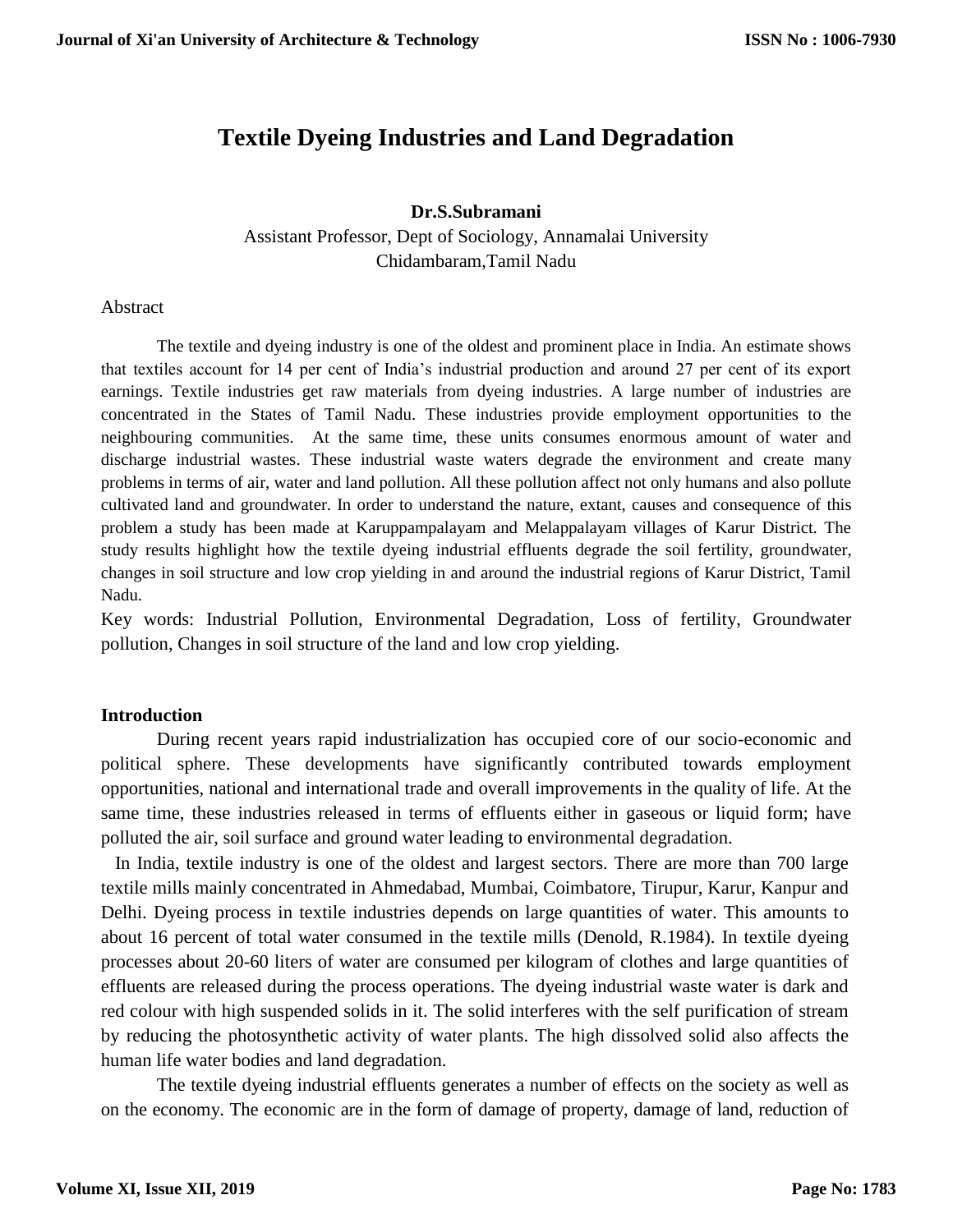crop productivity loss of plants and animals of economic importance, reduced fish catch, reduced drinking water availability loss in recreational and other amenities, loss to industry and above all the cause of illness and death caused by such pollution. These economic losses in one way or the other affect the society.

Coimbatore is one of the textile city in India. There are about 700 dyeing and bleaching units located in and around Coimbatore. Textile dyeing consumes lot of water and the effluents are released in the waste water and directed to the Noyyal River. When these effluents enter into Noyyal River it causes severe damage to the quality of water and in terms of affects the soil fertility and groundwater. The discharge of textile waste waters on land for agricultural purpose also affects the crop and soil due to high dissolved salts. The suspended solids, which are present in waste, may carry out clogging of soil pores. The sodium, present in the waste leads to hardening of the texture of soil and also prevents penetration of roots in soil its leads to poor productivity of crops.

The dumping of dyeing effluents with sludge increase the soil organic carbon, potassium, calcium and consequently reduce the water holding capacity. The biological cycle of soil related to nitrogen and phosphorous is slowly altered. Soil texture and permeability is highly affected due to sodium content of discharged waste. The population of beneficial microbes is also hindered by sodium alkalinity with salinity in high concentration, which in turn impairs the growth of plants. The dilution of textile dyeing industrial effluents affects on soil properties, germination and growth of beans and lady's finger. The change in soil composition was maximum with the use of undiluted effluent. Dilution of effluent to 75% or 50% resulted in better plant growth with less change in soil. The raw dyeing factory effluent at different concentrations drastically reduced the germination of seeds and the vigous index of seedlings in crops like rice, finger millet, cowpea, soybean and maize. The nature of pollution that accompanies the dyeing industry is primarily due to the nonbiodegradable nature of the dyes along with the strong presence of appreciable amounts of toxic trace materials, acids, alkalis and carcinogenic aromatic amines in the effluents. Thus, these types of industries cause severe damage to the entire eco-system and affect not only the lives the people in terms of health but also the very basic agricultural activities of the poor farmers in surrounding the industrial regions.

 The Noyyal basin, polluted by about 800 dyeing and bleaching units of Tirupur, has become a battle ground for confrontation between agriculturalists, on one hand, and the textile processing industry, on the other. The farmers cannot use water from the river as effluents have been draining into the river for years. The bleaching and dyeing units use bleaching liquids, soda ash, caustic soda, sulphuric acid, hydrochloric acid, sodium peroxide and various dyes and chemicals. High concentrations of calcium, magnesium, sodium and chlorides have also been noted in studies carried out in the basin. Consequently the river water is highly saline. Ground water has also become brackish and considerably harder over the past 10 to 15 years.

#### **Present study**

Farmers from the Karur area have been using the polluted water from Amaravathi River and also from the ground for irrigation. This has resulted in deterioration in the physical and physiochemical properties of the soils. The soils have accumulated soluble salt and also turned alkaline. These soils have become very hard and compact, infiltration reduced and water percolation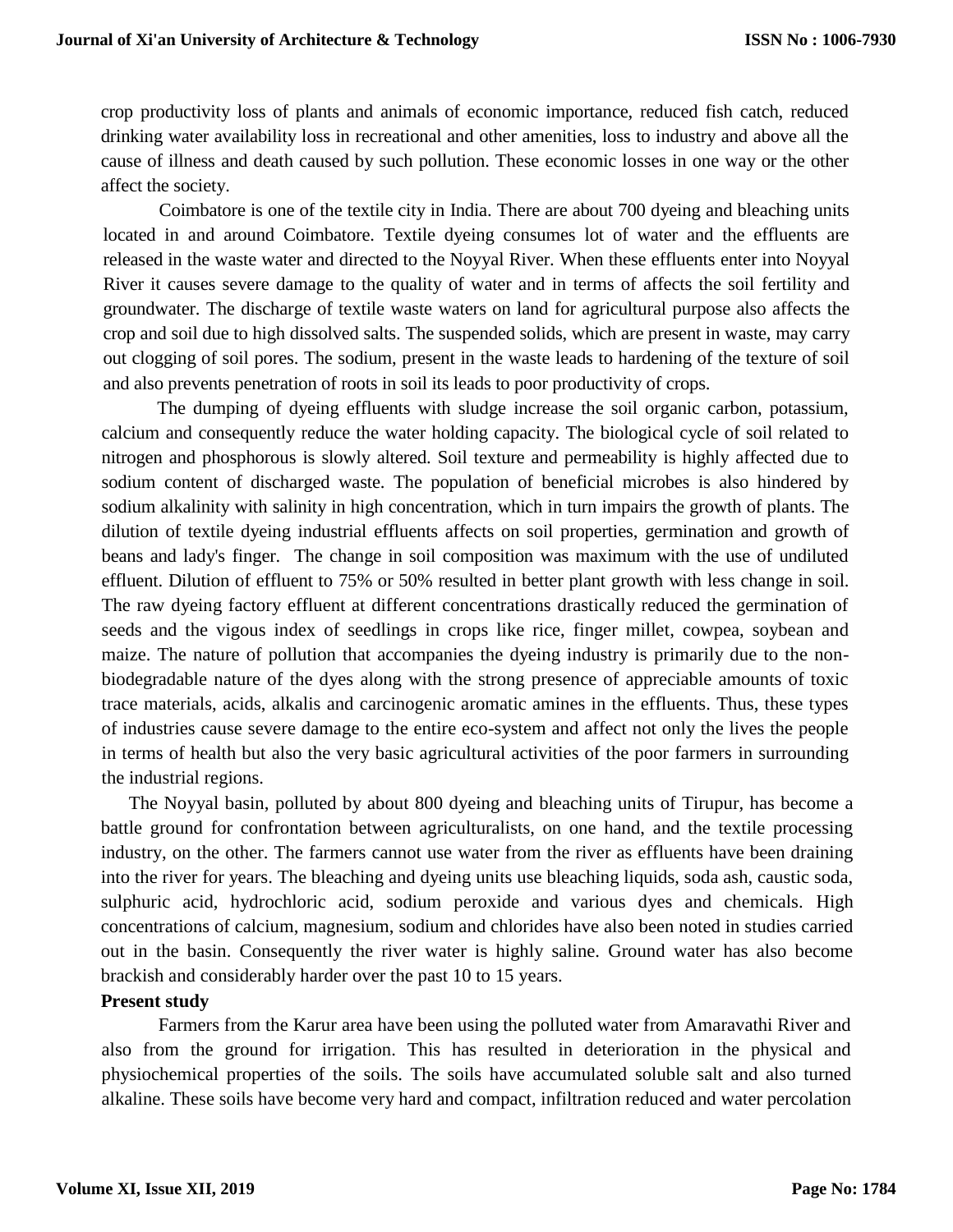restricted, the magnitude of soil degradation vary from site to site depending on the pollution level of waste water. Thus, these industrial effluents has been creating enormous changes in agricultural land in terms of loss of soil fertility, crops retarded, crops colour and also change of soil texture in this study area. The present study has been undertaken to study about how the effluents of textile dyeing industries affect agricultural land at Thanthoni block in Karur District, Tamil Nadu.

### **Statement of the Problem**

Karur district is called textile city, because enormous textile industries are located in and around the district. The textile industries get raw materials from dyeing industries. These units consumes enormous amount of water as well as discharge effluents into river basin and on cultivable land. The dyeing industrial effluents degrades water quality, soil fertility and changes in structure of soil, environment and ground water. In order to understand the impact of textile dyeing industrial effluents how affect the agricultural land. The present study has been taken up two villages (Karupampalayam and Melapalayam) in Thanthoni block, Karur district, Tamil Nadu.

# **Objectives:**

- 1. to study the socio-economic conditions of the respondents in Karupampalayam and Melapalayam villages
- 2. to understand the extent of pollution caused by the effluents of the textile dyeing industries
- 3. to examine the nature of damages on agricultural land caused by textile dyeing industrial effluents

# **The Method**

Thanthoni block of Karur district was selected by the researcher for the present study. The researcher has selected Karupampalayam and Melapalayam villages from this block for the present study. More number of dyeing industries are located in and around the villages. The Karupampalayam village has 546 households and Melapalayam village has consists 744 households. The total of 1290 households the researcher has selected 30 per cent of the households from the total households of the villages by using simple random sampling method. Thus, total of 387 households are selected for the present study. The head of the household are the respondents of the present study.Using a well structured interview schedule the information and necessary data were obtained from the respondents and the data were arranged and classified for analysis. The analysis of the data and interpretation are presented below.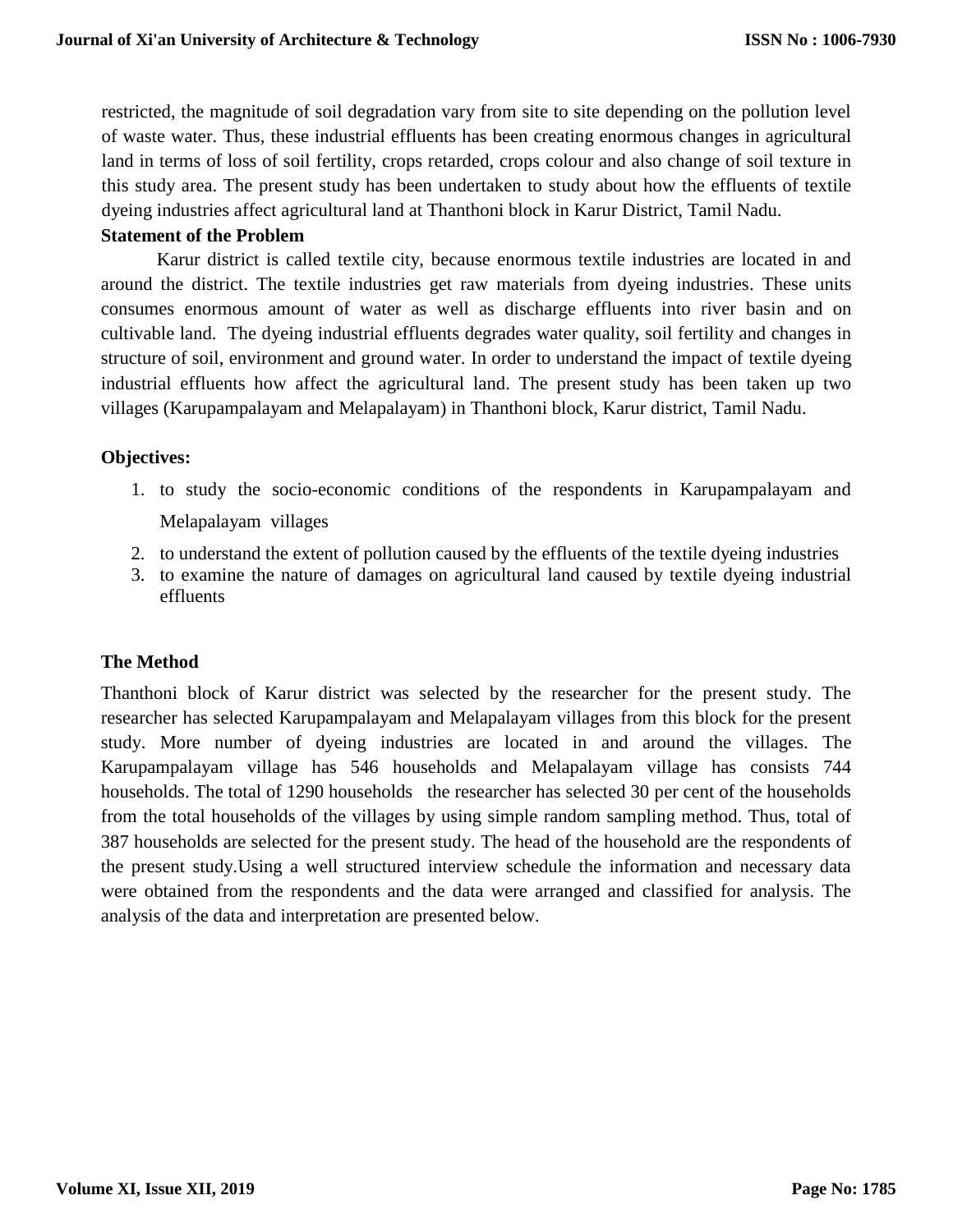# **Results and Discussion**

| anı<br>١t<br>ш |  |
|----------------|--|
|----------------|--|

| <b>Characteristics</b>   | No. of<br><b>Respondents</b> | Percentage |
|--------------------------|------------------------------|------------|
| Age group                |                              |            |
| $Below - 30$             | 43                           | 11.11      |
| 30-40                    | 99                           | 25.58      |
| $40 - 50$                | 136                          | 35.14      |
| 50-60                    | 66                           | 17.05      |
| Above $-60$              | 43                           | 11.11      |
| <b>Caste group</b>       |                              |            |
| Scheduled castes         | 143                          | 36.95      |
| <b>Backward castes</b>   | 69                           | 17.83      |
| Most backward castes     | 121                          | 31.27      |
| Forward castes           | 54                           | 13.95      |
| <b>Educational level</b> |                              |            |
| <b>Illiterate</b>        | 52                           | 13.44      |
| Primary level            | 130                          | 33.59      |
| Secondary level          | 118                          | 30.49      |
| Under graduate           | 52                           | 13.44      |
| Technical                | 35                           | 9.04       |
| <b>Occupation status</b> |                              |            |
| Wage labourers           | 122                          | 31.52      |
| Agriculture              | 97                           | 25.06      |
| Industrial workers       | 65                           | 16.80      |
| Government employees     | 56                           | 14.47      |
| <b>Business</b>          | 47                           | 12.14      |
| Income (In. Rs. Monthly) |                              |            |
| Below 5000               | 126                          | 32.56      |
| 5000-10000               | 52                           | 13.44      |
| 10000-15000              | 97                           | 25.06      |
| 15000-20000              | 48                           | 12.40      |
| Above-20000              | 64                           | 16.54      |
| <b>Total</b>             | 387                          | 100        |

Table 1 presents the distribution of the respondents on the basis of age, caste, educational level, occupation status and level of income. From the table, it is observed that out of the total 387 respondents, 11.11 per cent of the respondents are belongs to the age group of below 30 years and 25.58 per cent of them come under the age group of 30-40 years. 35.14 per cent of the respondents are belongs to the age group of 40-50 years and 17.05 per cent of them the age group of 50-60 years. Moreover, 11.11 percent of the respondents are belongs to the age group of 60 years and above. Further, the table reveals that data on caste wise distribution of the respondents out of total respondents, 36.95 per cent of the respondents are scheduled castes and 31.27 per cent of them most backward castes. 17.83 per cent of the respondents are backward castes and 13.95 per cent of them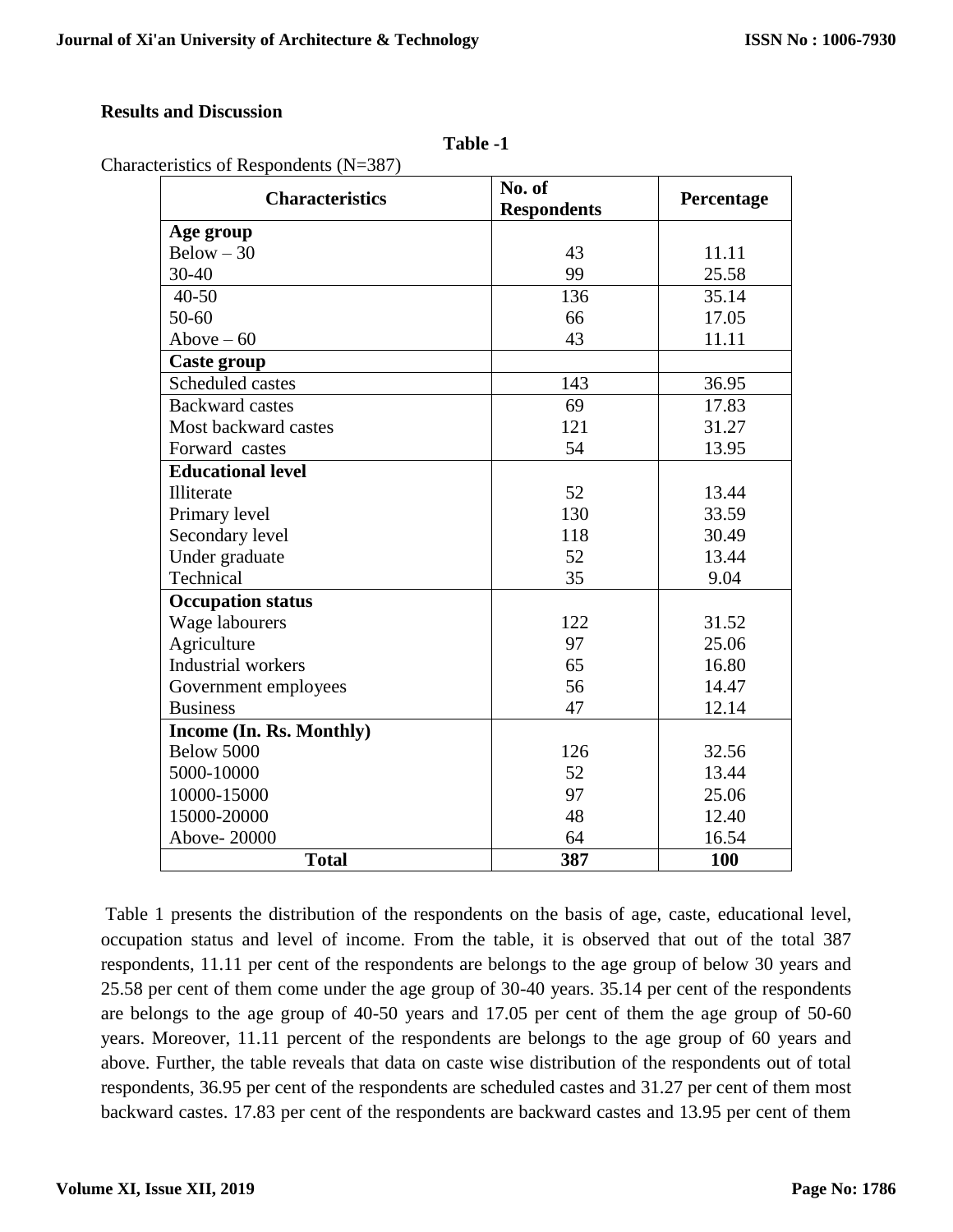forward castes. It could be noted that the scheduled castes and most backward castes are the major categories and all the respondents are belong to Hindu religion in the study villages.

 The table shows that data on educational wise distribution of the respondents. Out of the total 387 respondents, 13.44 per cent of the respondents are illiterates and 33.59 per cent of the respondents are educated up to primary level. 30.49 per cent of the respondents are educated up to secondary level and 13.44 per cent of the respondents are educated up to degree level. Only, 9.04 per cent of the respondents are acquired technical education Further, the table presents that data on occupational wise distribution of the respondents. Out of total respondents, 31.52 per cent of the respondents are wage labourers and 25.06 per cent of them engage in agricultural activities. 16.80 per cent of the respondents are working in industries and 14.47 per cent of them government employees. Moreover, 12.14 per cent of the respondents are engage in business activities.

 The table indicates that data on income wise distribution of the respondents. Out of the total respondents, 32.56 per cent of the respondents are earn income below Rs.5000 per month and 13.44 per cent of them earn income in the range of Rs.5000-10000 per month. 25.06 per cent of the respondents are earn income Rs. 10000-15000 per month and 12.40 per cent of the respondents are earn income in the range of Rs. 15000-20000 per month. Further, 16.54 per cent of the respondents are earn income Rs. 20000 and above per month in the study villages.

#### **Table-2**

| <b>Respondents</b> | <b>Nature of Impact of Dyeing Industrial Effluents</b> |                              |                                                      |                                                                      |       |  |  |  |
|--------------------|--------------------------------------------------------|------------------------------|------------------------------------------------------|----------------------------------------------------------------------|-------|--|--|--|
| Age Group          | Loss of<br>soil<br>fertility                           | Ground<br>water<br>pollution | Acidity<br>and low<br>water<br>retention<br>capacity | Changes<br>in<br>structure<br>of Soil<br>$&$ low<br>crop<br>yielding | Total |  |  |  |
| Below-30           | 10<br>(23.25)                                          | 10<br>(23.25)                | 12<br>(27.91)                                        | 11<br>(25.59)                                                        | 43    |  |  |  |
| $30 - 40$          | 28<br>(28.28)                                          | 58<br>(58.58)                | 4<br>(4.04)                                          | 9<br>(9.09)                                                          | 99    |  |  |  |
| $40 - 50$          | 75<br>(55.15)                                          | 45<br>(33.09)                | 6<br>(4.41)                                          | 10<br>(7.35)                                                         | 136   |  |  |  |
| $50 - 60$          | 37<br>(56.06)                                          | 16<br>(24.24)                | 8<br>(12.12)                                         | 5<br>(7.57)                                                          | 66    |  |  |  |
| Above-60           | 10<br>(23.26)                                          | 11<br>(25.58)                | 9<br>(20.93)                                         | 13<br>(30.23)                                                        | 43    |  |  |  |
| Total              | 160<br>(41.34)                                         | 140<br>(36.18)               | 39<br>(10.08)                                        | 48<br>(12.40)                                                        | 387   |  |  |  |

#### **Age Wise Respondents' Views on Pattern of Land Degradation**

 $\chi^2$  Calculated value: 89.43; Degrees of freedom: 12;  $\chi^2$  Table value 5%: 28.30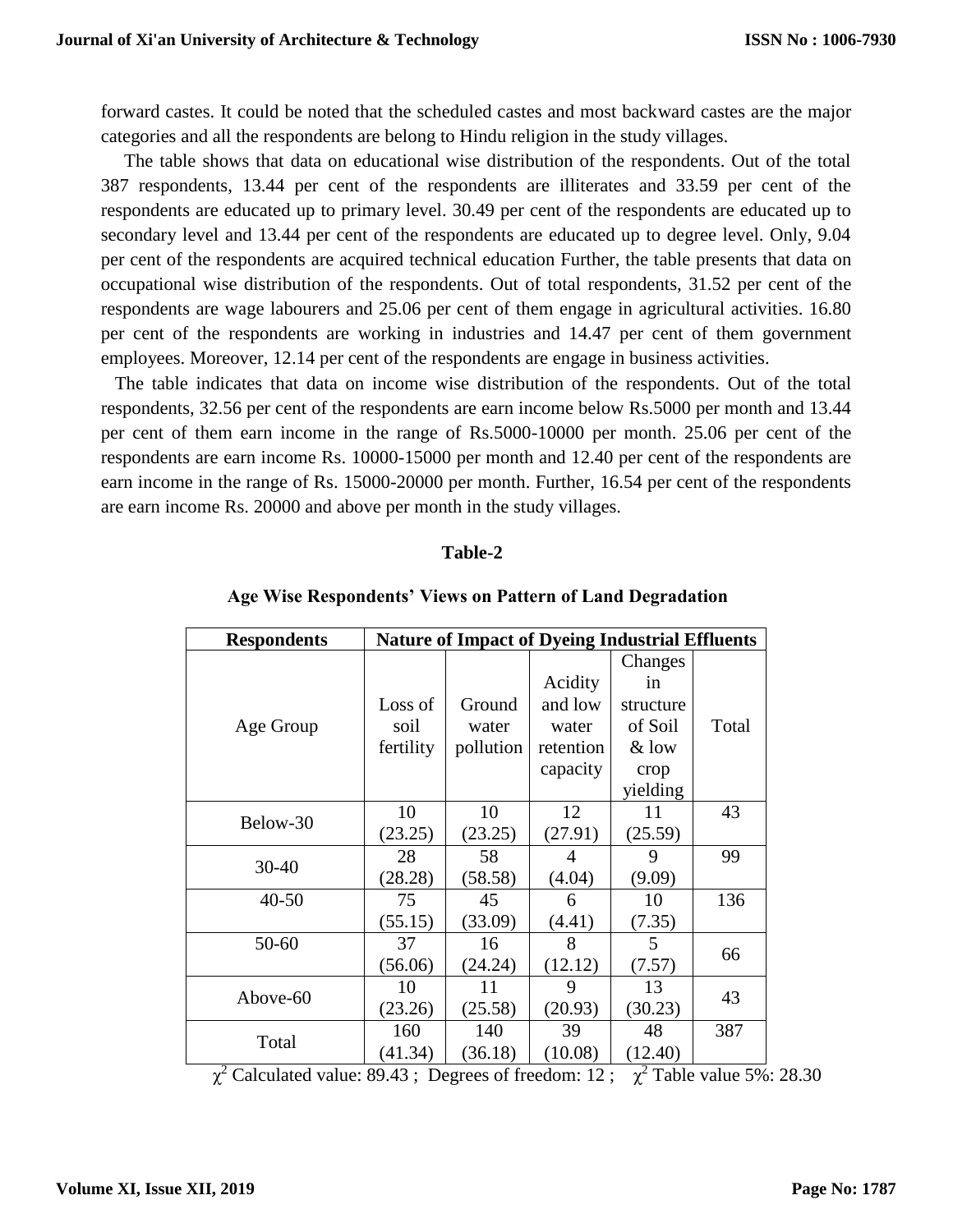Table 2 presents that data on age wise distribution of the respondents and their views on pattern of land degradation due to the impact of textile dyeing industrial effluents. It could be noted that out of the total 387 respondents, 41.34 percent of the respondents have realized that loss of soil fertility and 36.18 per cent of the respondents have visualized that groundwater pollution. 10.08 per cent of the respondents have feel acidity and low water retention capacity and 12.40 per cent of the respondents have realized that changes in structure of soil and low yielding are due to the impact of textile dyeing industrial effluents. The majority of the 30-40 years age group respondents (58.58%) have visualized that groundwater pollution and 56.06 percent of the (age group between50-60) respondents have realized that the loss of soil fertility due to the textile dyeing industrial effluents. It is clearly from the above discussion that the textile dyeing industrial effluents creating land degradation surrounding the industrial region.

 The chi-square test is applied for further analysis. The computed chi-square value is 89.43 which is greater than its tabulated value at 5 per cent level of significance. Hence, there is an association between age wise respondents and their views on pattern of land degradation caused by textile dyeing industrial effluents.

| <b>Respondents</b>                | <b>Nature of Impact of Dyeing Industrial Effluents</b> |                              |                                                      |                                                                      |       |  |  |  |
|-----------------------------------|--------------------------------------------------------|------------------------------|------------------------------------------------------|----------------------------------------------------------------------|-------|--|--|--|
| Caste Group                       | Loss of<br>soil<br>Fertility                           | Ground<br>water<br>pollution | Acidity<br>and low<br>water<br>retention<br>capacity | Changes<br>in<br>structure<br>of Soil<br>$&$ low<br>crop<br>yielding | Total |  |  |  |
| Scheduled                         | 75                                                     | 46                           | 10                                                   | 12                                                                   | 143   |  |  |  |
| Castes                            | (52.44)                                                | (32.17)                      | (6.99)                                               | (8.39)                                                               |       |  |  |  |
| <b>Backward</b>                   | 16                                                     | 22                           | 13                                                   | 18                                                                   | 69    |  |  |  |
| Castes                            | (23.19)                                                | (31.88)                      | (18.84)                                              | (26.09)                                                              |       |  |  |  |
| Most<br><b>Backward</b><br>Castes | 60<br>(49.59)                                          | 45<br>(37.19)                | 6<br>(4.96)                                          | 10<br>(8.26)                                                         | 121   |  |  |  |
| Forward<br>Castes                 | 9<br>(16.67)                                           | 27<br>(50.00)                | 10<br>(18.52)                                        | 8<br>(14.81)                                                         | 54    |  |  |  |
| Total                             | 160<br>(41.34)                                         | 140<br>(36.18)               | 39<br>(10.08)                                        | 48<br>(12.40)                                                        | 387   |  |  |  |

|  | <b>Caste Wise Respondents' on Pattern of Land Degradation</b> |  |  |  |
|--|---------------------------------------------------------------|--|--|--|
|  |                                                               |  |  |  |

**Table-3**

 $\chi^2$ Calculated value : 59.76 ;Degrees of freedom: 9;  $\chi^2$ Table value 5%:23.6.

Table 3 indicates that data on caste wise distribution of the respondents and their views on pattern of land degradation due to the impact of textile dyeing industrial effluents. It could be noted that more than half (52.44%) of the scheduled castes respondents have realized that loss of soil fertility and (50.00%) forward castes respondents have visualized that groundwater pollution due to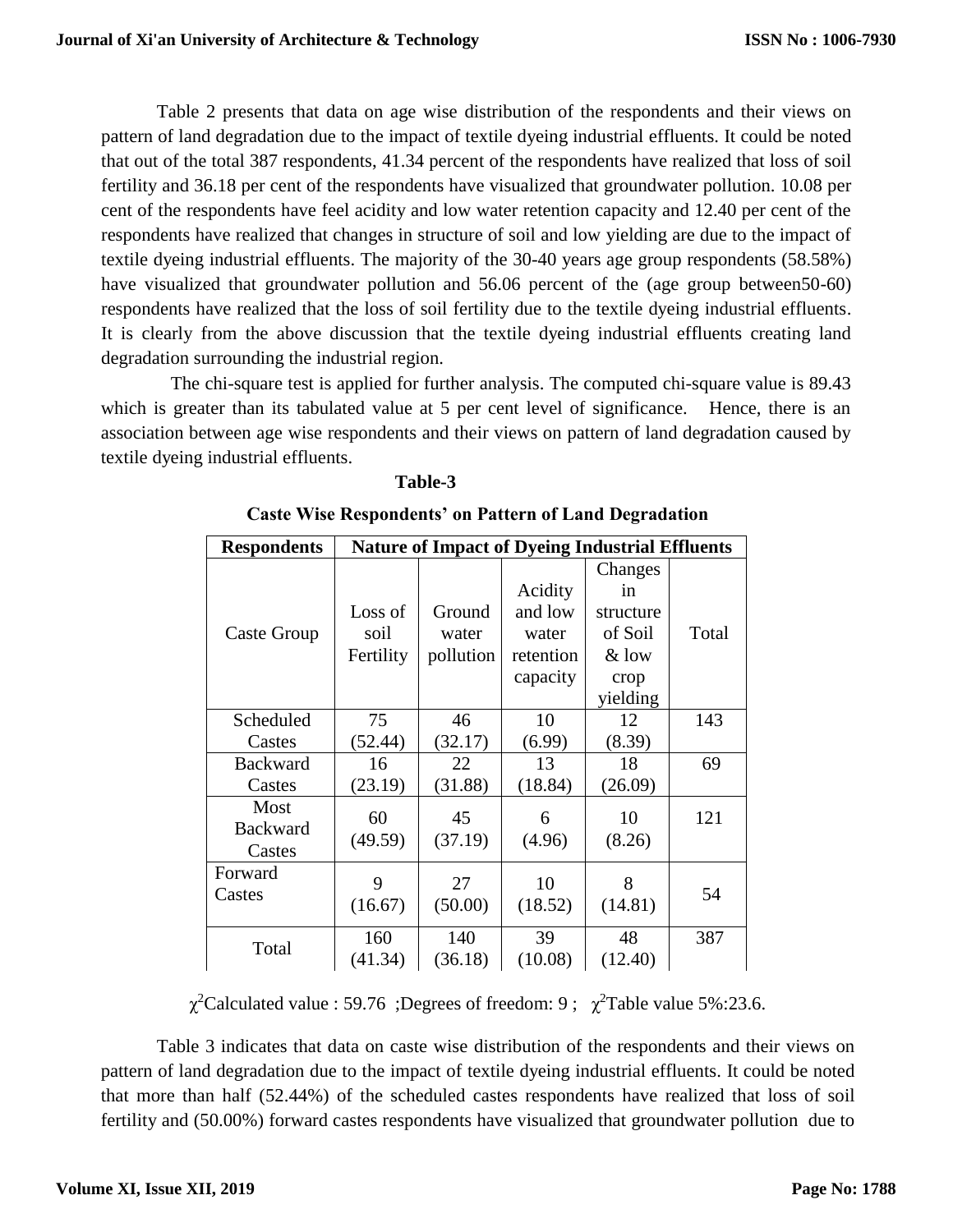the textile dyeing industrial effluents. The majority of (26.09%) backward castes respondents have visualized changes in structure of soil and low crop yielding caused by textile dyeing industrial effluents. It could be seen clearly from the above discussion that all the respondents have realized land degradation due to the impact of textile dyeing industrial effluents.

The chi-square test is applied for further analysis. The computed chi-square value is 59.76 which is greater than its tabulated value at 5 per cent level of significance. Hence, there is an association between caste wise respondents and their view on pattern of land degradation caused by textile dyeing industrial effluents.

# **Table-4 Educational Wise Respondents' Views on Pattern of Land Degradation**

| <b>Respondents</b>       |                 | <b>Nature of Impact of Dyeing Industrial Effluents</b> |                  |                          |       |  |  |  |  |
|--------------------------|-----------------|--------------------------------------------------------|------------------|--------------------------|-------|--|--|--|--|
|                          |                 |                                                        | Acidity          | Changes<br><sub>in</sub> |       |  |  |  |  |
| <b>Educational Level</b> | Loss of<br>soil | Ground<br>water                                        | and low<br>water | structure<br>of Soil     | Total |  |  |  |  |
|                          | Fertility       | pollution                                              | retention        | $&$ low                  |       |  |  |  |  |
|                          |                 |                                                        | capacity         | crop                     |       |  |  |  |  |
|                          |                 |                                                        |                  | yielding                 |       |  |  |  |  |
|                          | 12              | 25                                                     | 5                | 10                       | 52    |  |  |  |  |
| Illiterate               | (23.08)         | (48.07)                                                | (9.61)           | (19.23)                  |       |  |  |  |  |
| Primary                  | 59              | 54                                                     | 6                | 11                       | 130   |  |  |  |  |
|                          | (45.38)         | (41.54)                                                | (4.61)           | (8.46)                   |       |  |  |  |  |
| Secondary                | 61              | 41                                                     | 8                | 8                        | 118   |  |  |  |  |
|                          | (51.69)         | (34.75)                                                | (6.78)           | (6.78)                   |       |  |  |  |  |
| Under graduate           | 14              | 13                                                     | 12               | 13                       | 52    |  |  |  |  |
|                          | (26.92)         | (25.00)                                                | (23.07)          | (25.00)                  |       |  |  |  |  |
| Technical                | 14              |                                                        | 8                | 6                        | 35    |  |  |  |  |
|                          | (40.00)         | (20.00)                                                | (22.86)          | (17.14)                  |       |  |  |  |  |
| Total                    | 160<br>(41.34)  | 140<br>(36.18)                                         | 39<br>(10.08)    | 48                       | 387   |  |  |  |  |
|                          |                 |                                                        |                  | (12.40)                  |       |  |  |  |  |

 $\chi^2$  Calculated value: 51.90: Degrees of freedom: 12 ;  $\chi^2$  Table value 5%: 28.30

Table 4 shows that data on educational wise distribution of the respondents and their views on pattern of land degradation due to the impact of textile dyeing industrial effluents. It could be noted that the majority (51.69%) of the secondary level educated respondents have realized that loss of soil fertility and 48.07 per cent of the illiterates have visualized that groundwater pollution due to textile dyeing industrial effluents. Further, 25.00 per cent of the under graduate level educated respondents have realized that changes in structure of soil and low crop yielding due to the consequence of textile dyeing industrial effluents. It is clearly from above discussion that almost all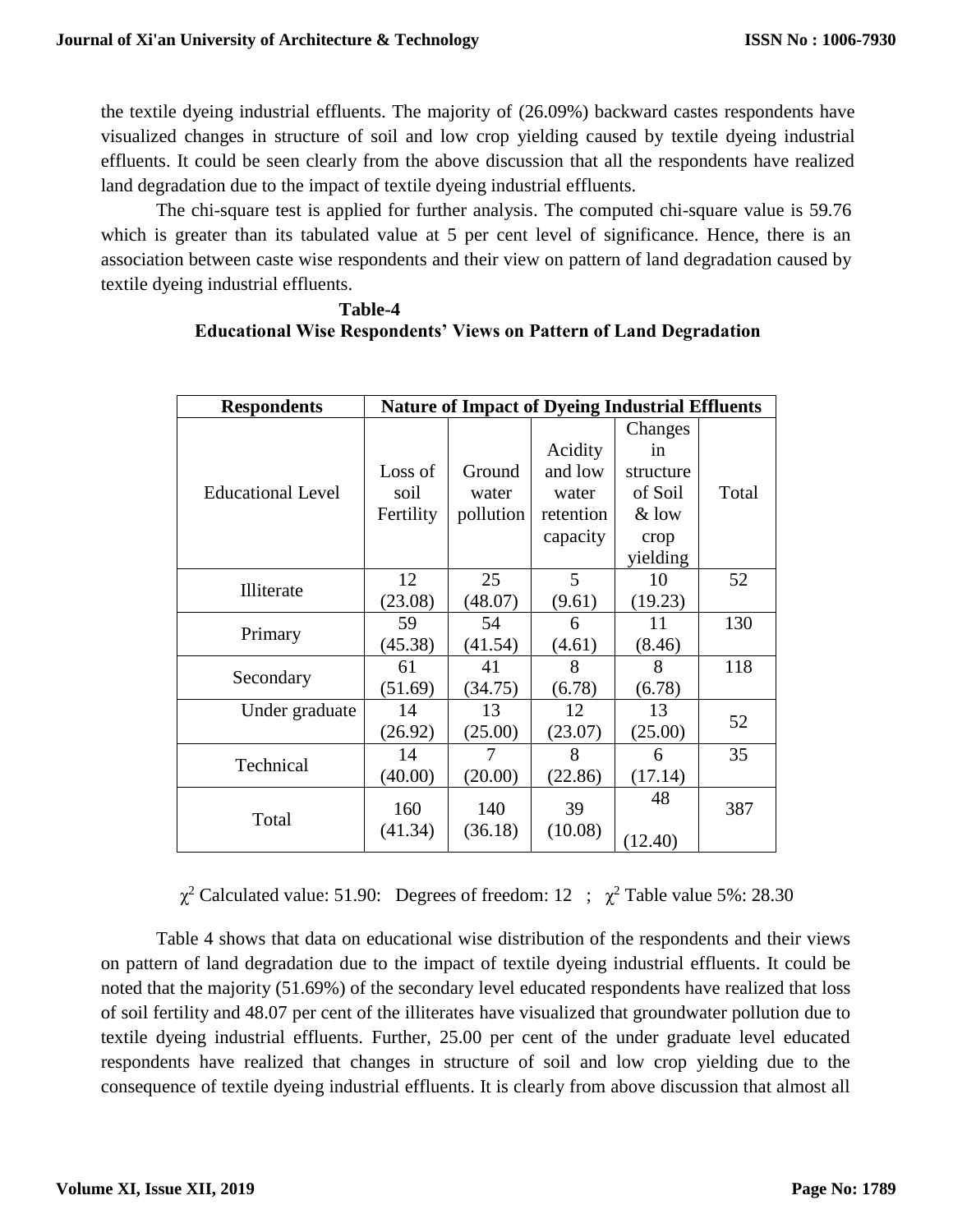the respondents have realize land degradation caused by textile dyeing industrial effluents in the study villages.

The chi-square test is applied for further analysis. The computed chi-square value is 51.90 which is greater than its tabulated value at 5 per cent level of significance. Hence, there is an association between educational wise respondents and their views on pattern of land degradation due to the impact of textile dyeing industrial effluents.

| <b>Respondents</b>        |                              |                              |                                                      | <b>Nature of Impact of Dyeing Industrial Effluents</b>    |       |
|---------------------------|------------------------------|------------------------------|------------------------------------------------------|-----------------------------------------------------------|-------|
| Occupational Level        | Loss of<br>soil<br>Fertility | Ground<br>water<br>pollution | Acidity<br>and low<br>water<br>retention<br>capacity | Changes in<br>structure of<br>Soil & low<br>crop yielding | Total |
| Wage labourers            | 49                           | 59                           | 5                                                    | 9                                                         | 122   |
|                           | (40.16)                      | (48.36)                      | (4.09)                                               | (7.38)                                                    |       |
|                           | 53                           | 25                           | 6                                                    | 13                                                        | 97    |
| Agriculture               | (54.64)                      | (25.77)                      | (6.19)                                               | (13.40)                                                   |       |
| <b>Industrial Workers</b> | 18                           | 34                           | 8                                                    | 5                                                         | 65    |
|                           | (27.69)                      | (52.31)                      | (12.31)                                              | (7.69)                                                    |       |
| Government                | 21                           | 12                           | 10                                                   | 13                                                        | 56    |
| <b>Employees</b>          | (37.50)                      | (21.43)                      | (17.86)                                              | (23.21)                                                   |       |
| <b>Business</b>           | 19                           | 10                           | 10                                                   | 8                                                         | 47    |
|                           | (40.42)                      | (21.48)                      | (21.28)                                              | (17.02)                                                   |       |
|                           | 160                          | 140                          | 39                                                   | 48                                                        | 387   |
| Total                     | (41.34)                      | (36.18)                      | (10.08)                                              | (12.40)                                                   |       |

| <b>Table-5</b>                                                  |  |
|-----------------------------------------------------------------|--|
| <b>Occupational Wise Respondents' Views on Land Degradation</b> |  |

 $\chi^2$  Calculated value: 52.08; Degrees of freedom: 12  $\chi^2$ Table value 5%:

# 28.30

Table 5 indicates that data on occupational wise distribution of the respondents and their views on pattern of land degradation due to the impact of textile dyeing industrial effluents. It could be noted that more than half of the (54.64%) agriculturist have realized that loss of soil fertility and 52.31 percent of the industrial workers have visualized that groundwater pollution as well as 23.21 per cent of the government employees have realized that changes in structure of soil and low crop yielding due the impact of textile dyeing industrial effluents. The above table clearly expressed that all the respondents have realize land degradation caused by dyeing industrial effluents.

The chi-square test is applied for further analysis. The computed value is 52.08 which is greater than its tabulated value at 5 per cent level of significance. Hence, there is an association between occupational wise respondents and their views on pattern of land degradation due to the impact of dyeing industrial effluents.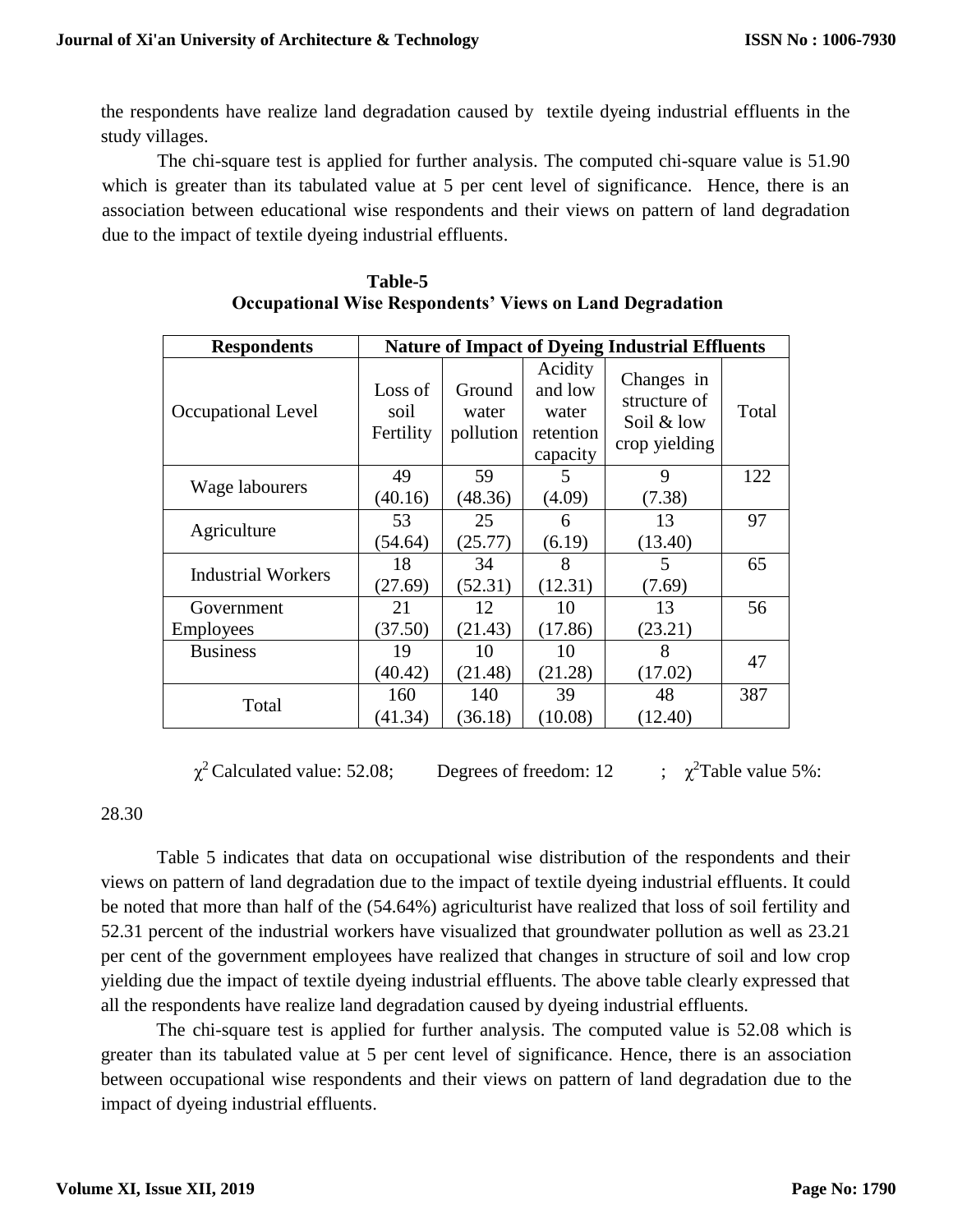| <b>Respondents</b>        | <b>Nature of Impact of Dyeing Industrial Effluents</b> |                              |                                                      |                                                           |       |  |  |
|---------------------------|--------------------------------------------------------|------------------------------|------------------------------------------------------|-----------------------------------------------------------|-------|--|--|
| Income (In<br>Rs.Monthly) | Loss of<br>soil<br>fertility                           | Ground<br>water<br>pollution | Acidity<br>and low<br>water<br>retention<br>capacity | Changes in<br>structure of soil<br>& low crop<br>yielding | Total |  |  |
| Below-5000                | 42<br>(33.33)                                          | 70<br>(55.55)                | 5<br>(3.97)                                          | 9<br>(7.14)                                               | 126   |  |  |
| 5000-10000                | 21<br>(40.38)                                          | 13<br>(25.00)                | (13.46)                                              | 11<br>(21.15)                                             | 52    |  |  |
| 10000-15000               | 63<br>(64.95)                                          | 20<br>(20.62)                | (7.21)                                               | 7<br>(7.21)                                               | 97    |  |  |
| 15000-20000               | 24<br>(50.00)                                          | 7<br>(14.58)                 | 8<br>(16.67)                                         | 9<br>(18.75)                                              | 48    |  |  |
| Above-20000               | 10<br>(15.63)                                          | 30<br>(46.87)                | 12<br>(18.75)                                        | 12<br>(18.75)                                             | 64    |  |  |
| Total                     | 160<br>(41.34)                                         | 140<br>(36.18)               | 39<br>(10.08)                                        | 48<br>(12.40)                                             | 387   |  |  |

# **Table-6**

**Income Wise Respondents' Views on Land Degradation**

 $\chi^2$ Calculated value: 81.35; Degrees of freedom: 12;  $\chi^2$ Table value 5%: 28.30

Table 6 presents that data on income wise distribution of the respondents and their views on pattern of land degradation due to the impact of textile dyeing industrial effluents. It could be noted that more than half (64.95%) of the middle income group respondents (Rs.10000-15000 per month) have realized that loss of soil fertility and 55.55 per cent of the (below Rs.5000 per month) respondents have visualized that groundwater pollution due to the impact of textile dyeing industrial effluents. It is clearly expressed that all the respondents realize land degradation caused by textile dyeing industrial effluents.

The chi-square test is applied for further analysis. The computed chi-square value is 81.35 which is greater than its tabulated value at 5 per cent level of significance. Hence, there is an association between income wise distribution of the respondents and their views on pattern of land degradation due to the impact of textile dyeing industrial effluents.

# **Findings and Conclusion**

 Findings of the study indicate that the majority of the respondents are belongs to the age group of 40-50 years and most of them belong to either schedule castes or most backward caste. A good majority of the respondents have educated upto primary level. The majority of the respondents are wage labourers and agriculturalists as well as most of the respondents have earned their income below Rs. 5000 per month in the study villages.

 The study results highlight that the majority of the respondents have pointed out that the textile dyeing industrial effluents degrade the agricultural land in terms of loss of soil fertility, ground water pollution, acidity and low water retention capacity and changes of soil structure and low crop yielding in the study villages. From the study reveals that the majority of the age group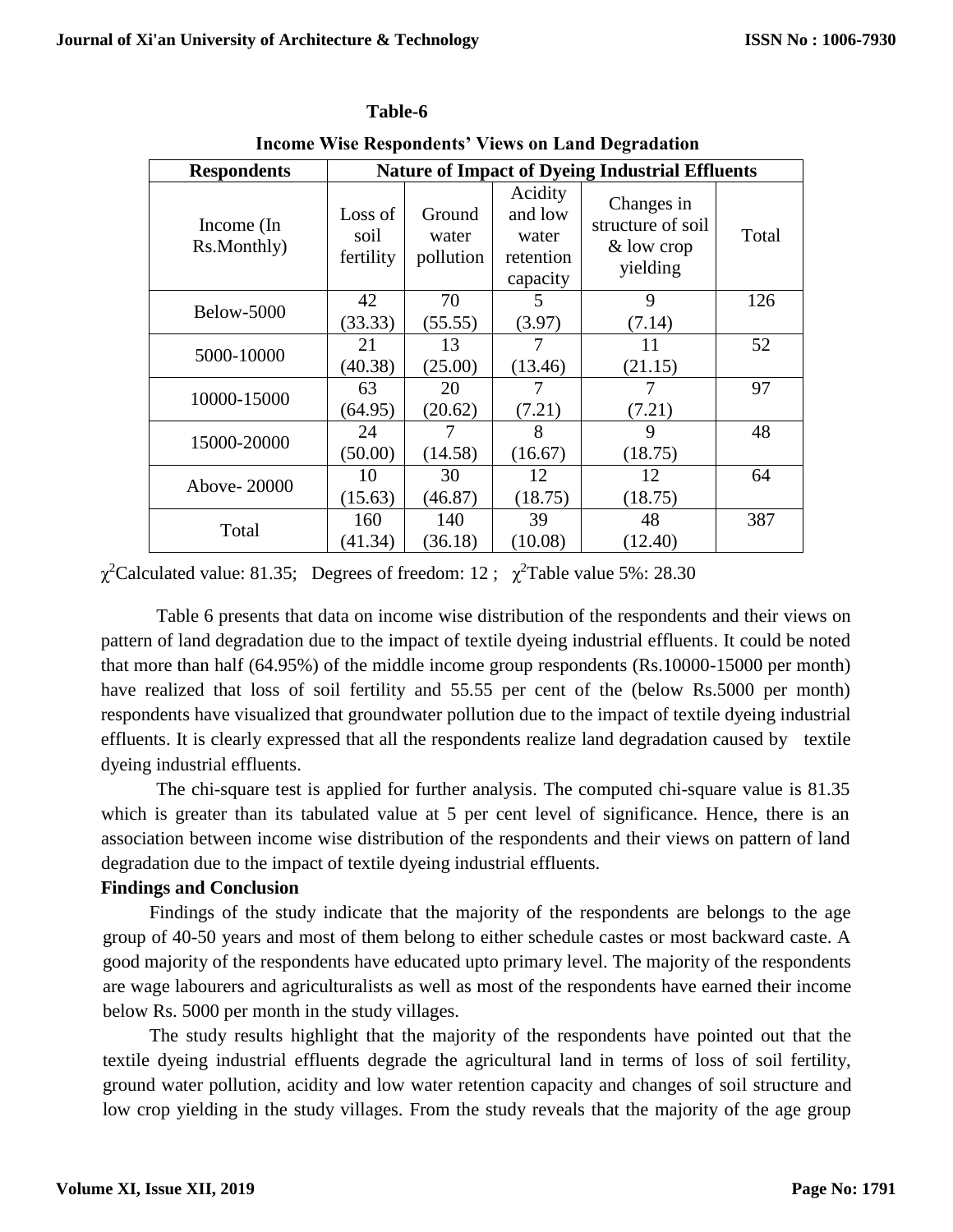(above 40 years) respondents have realized that loss of soil fertility and ground water pollution due to the impact of textile dyeing industrial pollution. Most of the schedule caste and most backward caste respondents have realized that loss of soil fertility and forward caste respondents have visualized that ground water pollution caused by dyeing industrial effluents.

 From the findings of the study it is also evident that the majority of the secondary level educated respondents have realized that loss of soil fertility and illiterates have visualized that ground water pollution as well as the under graduate level of educated respondents have realized that changes in structure of soil and low crop yielding due to the impact of textile dyeing industrial effluents. The majority of the agriculturalists have realized that loss of soil fertility and industrial workers have visualized that ground water pollution as well as the government employees have realized that changes in structure of soil and low crop yielding caused by dyeing industrial effluents. Further, most of the middle income group respondents have realized that loss of soil fertility and the income group of below Rs. 5000 respondents have visualized that ground water pollution due to the impact of textile dyeing industrial effluents.

Further, the study reveals that the respondents have realized that land degradation caused by textile dyeing industrial effluents. It is significant that the textile dyeing industrial effluents have generated severe damages on agricultural land in terms of loss of soil fertility, ground water pollution, acidity and low water retention capacity and changes in structure of soil and low crop yielding. The study results highlight that irrespective of age, caste, education, occupation and income status, the respondents have expressed that the textile dyeing industrial effluents degrade the agricultural land and crops in and around the study villages.

# **References**

- Kamal Naidu, M. (2005). "Environmental Protection and Development", Deep & Deep publication, Pvt.Ltd.,New Delhi.
- Souther, R. H. and Alspargh, T.A., (1957). "Sewage and Industrial Wastes" Journal of Environmental protection.

Denold, R.(1984). Technology of Textile processing Vol.VI.Technology for Dyeing Sevak Publication, Walada, Bombay.

Kailash Thakur, (2003). "Environmental Protection, Law and Policy in India", Deep & Deep publications.

Pathade, G.R. and Goel P.K.(2000). "Environmental Pollution and Management of Waste Waters by Microbial techniques" ABD publishers, Jaipur.

Prabakaran,(1999) 'Bio-remediation of Textile Industrial Waste', Journal of Pollution Workshop on Bio-Remediation of Polluted Habitats organized by Department of Environmental Science, TNAU, CBE.